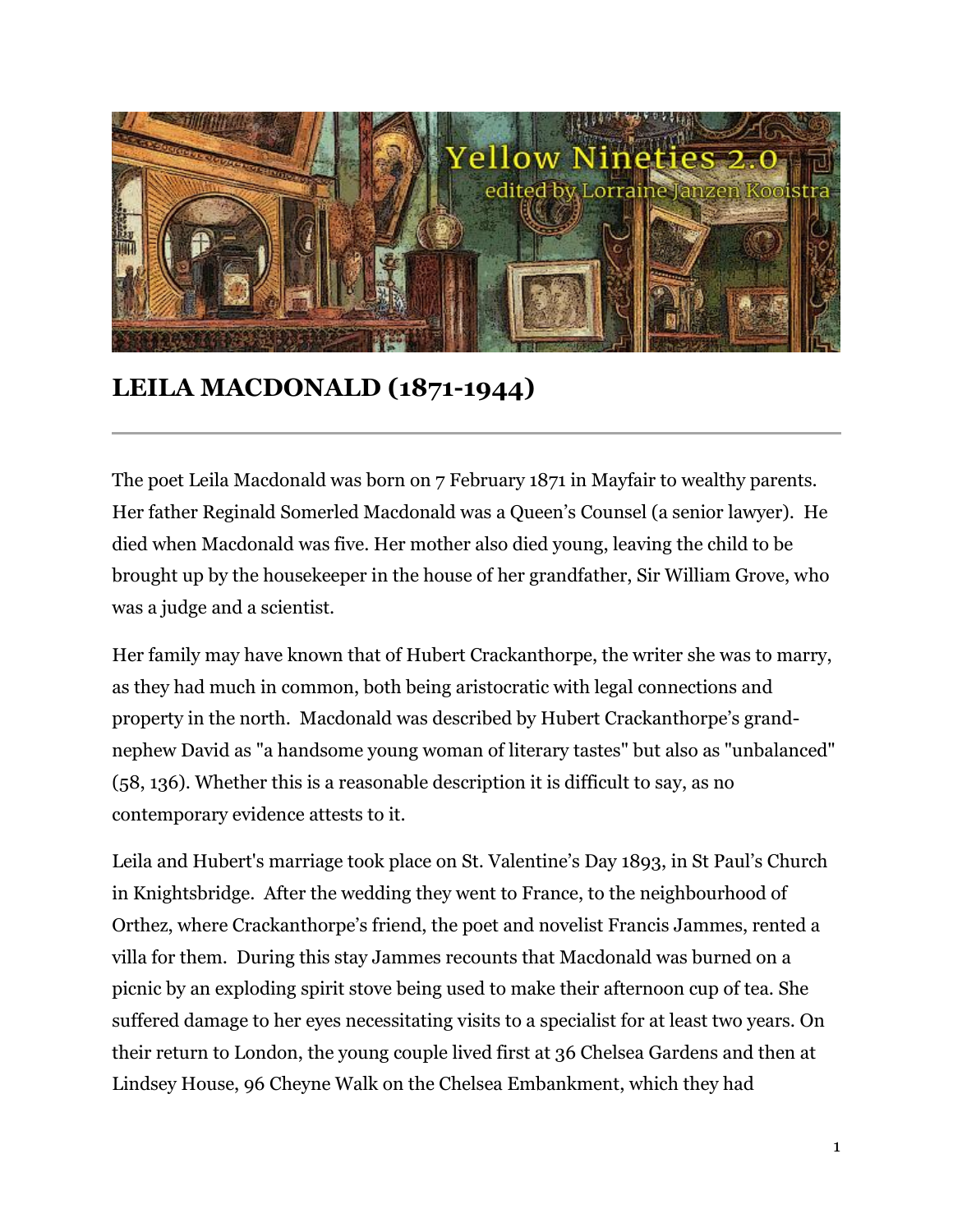decorated by Roger Fry. The marriage seems to have been a difficult one from the start. Crackanthorpe wrote of communication difficulties in relationships, sometimes to a grotesque degree, in his 1895 book *Sentimental Studies*.

In the period after their marriage Macdonald wrote four pieces which appeared in *The Yellow Book*: a story of French provincial life called "Jeanne-Marie" in Volume 3 (October 1894); a short poem, "Red Rose," in Volume 4 (January 1895); some lyrical "Refrains" in Volume 5 (April 1895); and a poem entitled "To the Bust of the Pompeian Coelia" in Volume 7 (October 1895). Ella D'Arcy felt that Macdonald owed her inclusion in *The Yellow Book* to "the intercession of her husband and the affability of [Henry] Harland" (Mix 183). However, D'Arcy's judgement cannot be substantiated and seems to have been personal.

Macdonald miscarried early in 1896 and it seems reasonable to see an allusion to this event in her verse play "The Love of the Poor," which appeared in *The Savoy* in April of that year. The verses dramatize the encounter of an old man, an old woman, and the soul of their dead child, who brings them comfort in their misery.

Macdonald's miscarriage undoubtedly disturbed her and upset the already precarious marriage. She later averred that she had contracted a venereal disease from Crackanthorpe, presumably syphilis. It may be that the miscarriage was caused by syphilis but, until there were other signs (or a later lover accused her of infecting him), Macdonald would not have known she was diseased.

After the miscarriage, Macdonald went travelling and took a lover. Crackanthorpe also went abroad, with Sissie Welch, the sister of Richard Le Gallienne. Macdonald and her lover, and Crackanthorpe and his, lived for a time in a rented apartment in Paris. This lasted until Macdonald left and officially asked for a divorce, citing "legal cruelty," or the transmission of venereal disease to a spouse. Distraught by Macdonald's divorce proceedings, Crackanthorpe drowned himself in the Seine on 5 November 1896. His body was recovered on 23 December and removed to London.

After Crackanthorpe's disappearance, and before his body was found, Macdonald returned to London. Although she stayed with the Harlands and was in contact with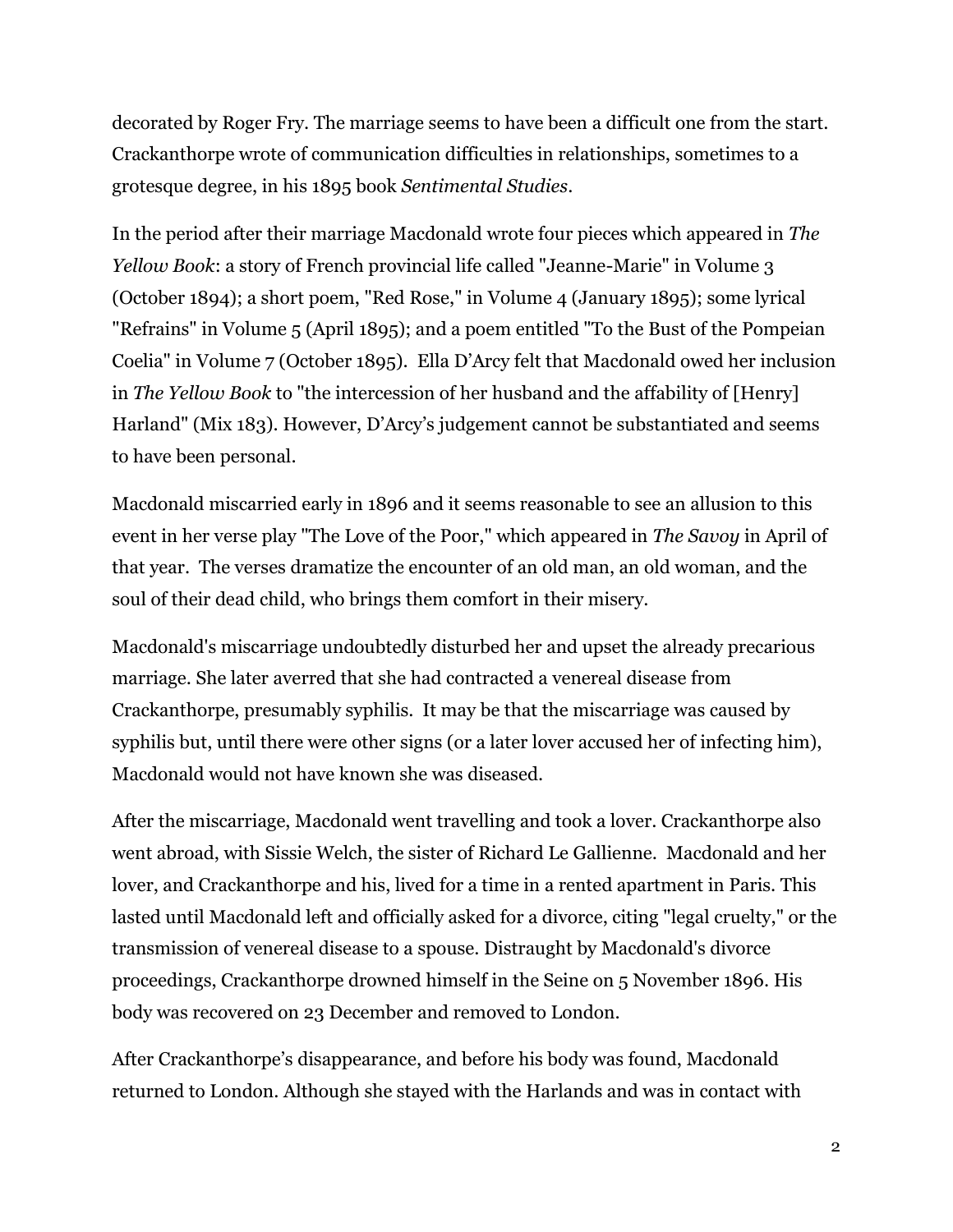other old friends, she never regained her former position in literary life. Her book of 1904, *The Wanderer and other Poems*, went almost unnoticed.

Crackanthorpe's family blamed Macdonald for his death and there is reason to believe she feared them. She was said (in the 1901 census) to be living on journalistic work but none has been found. She did not remarry or have children and died at 52 Rue de Théatre Paris on 29 December 1944 at the age of seventy-three.

## © 2013 Jad Adams

Jad Adams is Associate Research Fellow, Institute of English, School of Advanced Study, University of London. His books include biographies of Ernest Dowson (2000) and Rudyard Kipling (2005), and *Hideous Absinthe* (2004). He has published papers on the Crackanthorpes, the Cumminghame Grahams, the Clarke Halls and Ethel Colburn Mayne.

Publications by Leila Macdonald:

"Jeanne-Marie." *The Yellow Book* 3 (Oct. 1894): 215-40. *The Yellow Nineties Online*. Ed. Dennis Denisoff and Lorraine Janzen Kooistra. Ryerson University, 2010. Web. May 26, 2013.

"The Love of the Poor." *The Savoy* 2 (April 1896 ): 139-44

- "Red Rose." *The Yellow Book* 4 (Jan. 1895): 143. *The Yellow Nineties Online*. Ed. Dennis Denisoff and Lorraine Janzen Kooistra. Ryerson University, 2011. Web. May 26, 2013.
- "Refrains." *The Yellow Book* 5 (Apr. 1895): 130-31. *The Yellow Nineties Online.* Ed. Dennis Denisoff and Lorraine Janzen Kooistra. Ryerson University, 2011. Web. May 26, 2013.
- "To the Bust of the Pompeian Coelia." *The Yellow Book* 7 (Oct. 1895): 117-119. *The Yellow Nineties Online*. Ed. Dennis Denisoff and Lorraine Janzen Kooistra. Ryerson University, 2012. Web. May 26, 2013.

*The Wanderer and other Poems*. London: T. Fisher Unwin, 1904.

Publications referring to Leila Macdonald:

Adams, Jad. "The Drowning of Hubert Crackanthorpe and the Persecution of Leila Macdonald." *English Literature in Transition 1880-1920* 52.1 (2009): 6-34.